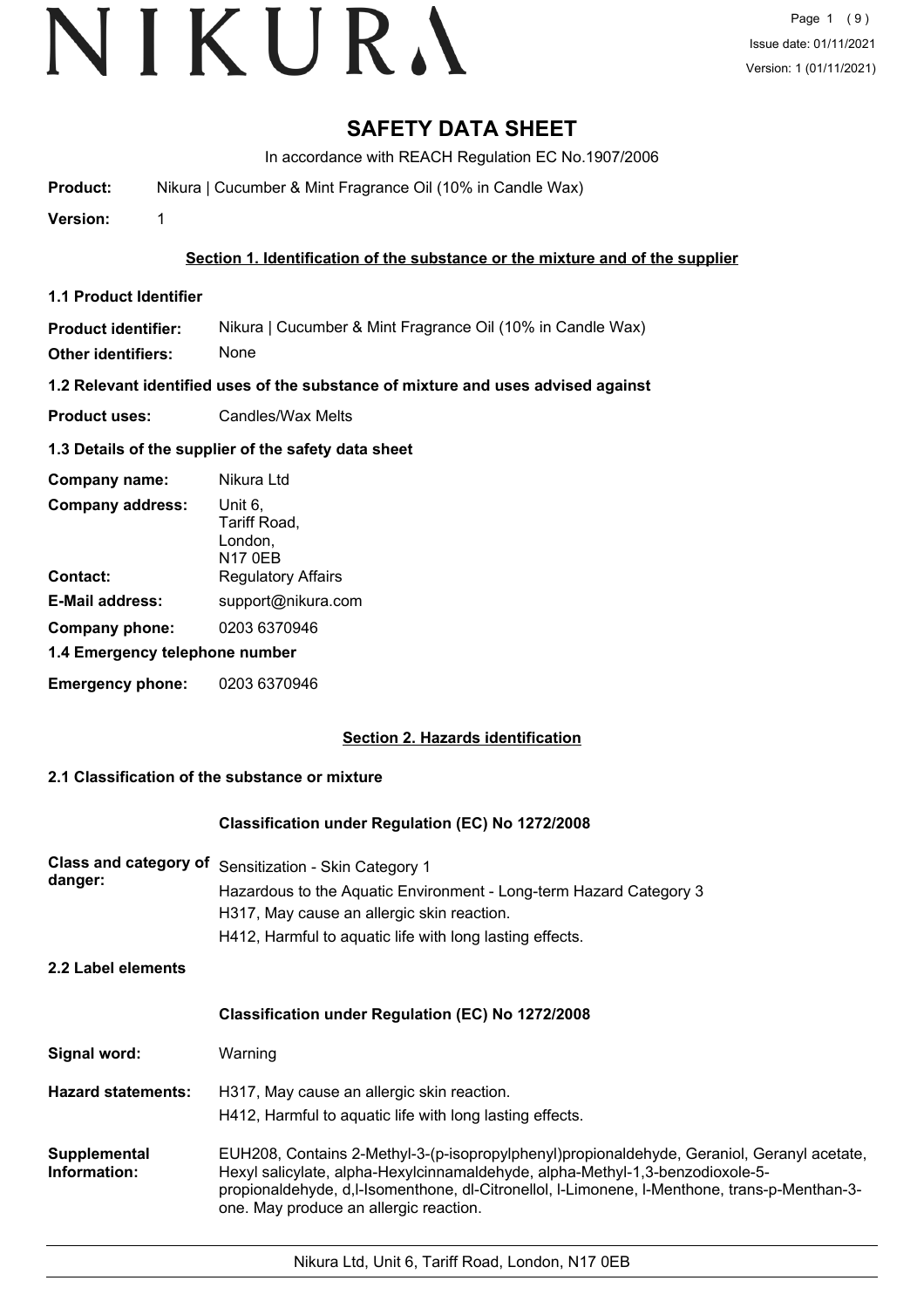# **SAFETY DATA SHEET**

In accordance with REACH Regulation EC No.1907/2006

**Product:** Nikura | Cucumber & Mint Fragrance Oil (10% in Candle Wax)

P261, Avoid breathing vapour or dust.

#### **Version:** 1

#### **Precautionary statements:**

P272, Contaminated work clothing should not be allowed out of the workplace. P273, Avoid release to the environment. P280, Wear protective gloves/eye protection/face protection. P302/352, IF ON SKIN: Wash with plenty of soap and water.

P333/313, If skin irritation or rash occurs: Get medical advice/attention.

P363, Wash contaminated clothing before reuse.

P501, Dispose of contents/container to approved disposal site, in accordance with local regulations.



### **2.3 Other hazards**

**Other hazards:** None

**Section 3. Composition / information on ingredients**

## **3.2 Mixtures**

#### **Contains:**

| <b>Name</b>                                             | <b>CAS</b> | <b>EC</b> | <b>REACH Registration</b><br>No. | $\%$  | <b>Classification for</b><br>(CLP) 1272/2008                                                                             |
|---------------------------------------------------------|------------|-----------|----------------------------------|-------|--------------------------------------------------------------------------------------------------------------------------|
| <b>I</b> I-Menthol                                      | 2216-51-5  | 218-690-9 |                                  | 4.83% | Skin Irrit. 2;H315,-                                                                                                     |
| <b>I</b> I-Menthone                                     | 14073-97-3 | 237-926-1 |                                  | 0.70% | Acute Tox. 4-Skin Irrit.<br>2-Skin Sens, 1B-<br>Aquatic Chronic 3;<br>lH302-H315-H317-<br>H412.-                         |
| Hexyl salicylate                                        | 6259-76-3  | 228-408-6 |                                  | 0.34% | Skin Sens. 1B-Aquatic<br>Acute 1-Aquatic<br>Chronic 1;H317-H410,-                                                        |
| Methyl 2-nonynoate                                      | 111-80-8   | 203-909-2 |                                  | 0.34% | Acute Tox. 4-Skin Irrit.<br>2-Skin Sens, 1A-<br>Aquatic Acute 1-<br>Aquatic Chronic 3;<br>H302-H315-H317-<br>H400-H412.- |
| trans-p-Menthan-3-one                                   | 89-80-5    | 201-941-1 |                                  | 0.34% | Acute Tox. 4-Skin Irrit.<br>2-Skin Sens, 1B-<br>Aquatic Chronic 3;<br>H302-H315-H317-<br>H412.-                          |
| alpha-Methyl-1,3-<br>benzodioxole-5-<br>propionaldehyde | 1205-17-0  | 214-881-6 |                                  | 0.34% | Skin Sens. 1B-Repr. 2-<br>Aquatic Chronic 2;<br>H317-H361-H411.-                                                         |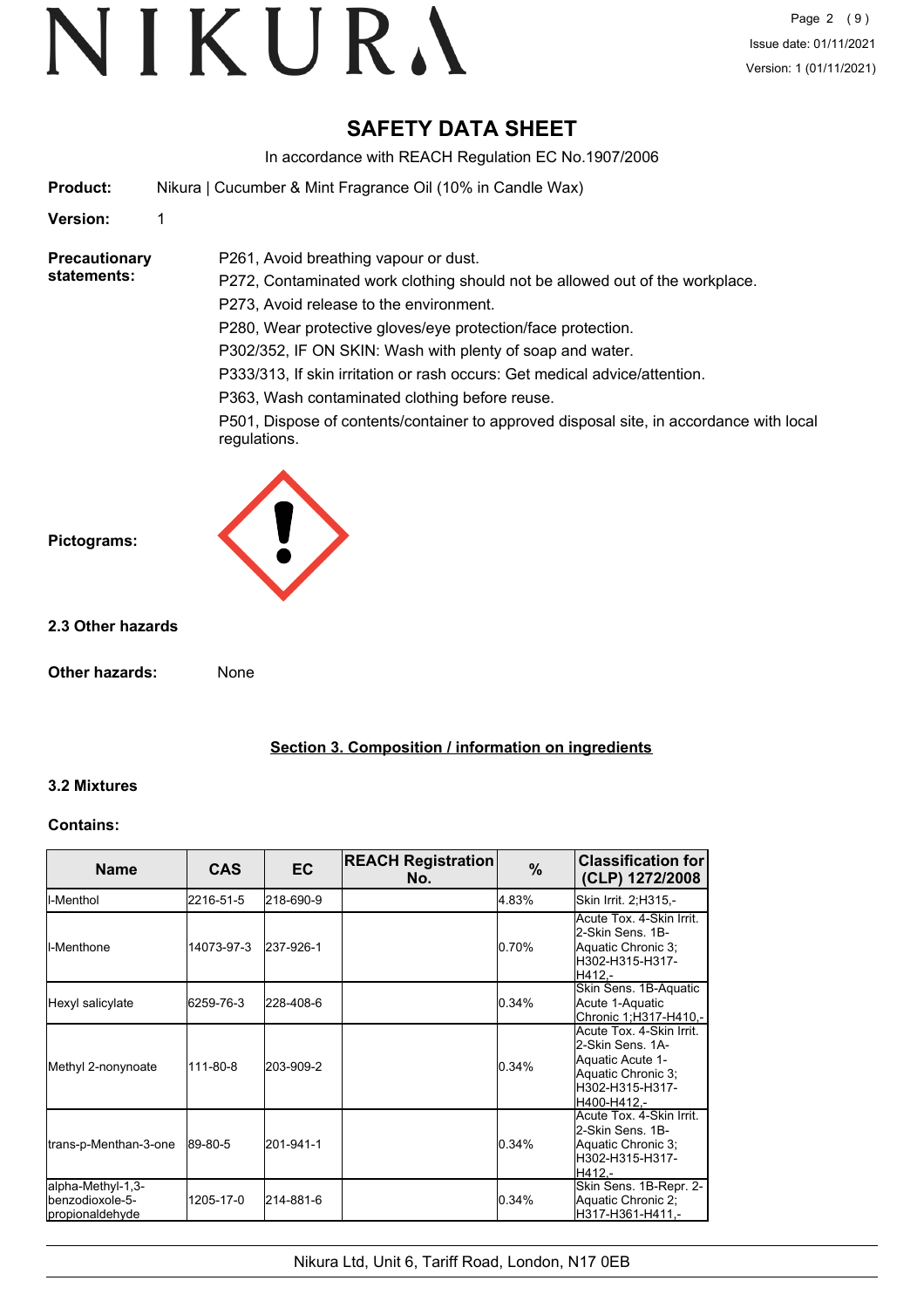# **SAFETY DATA SHEET**

In accordance with REACH Regulation EC No.1907/2006

**Product:** Nikura | Cucumber & Mint Fragrance Oil (10% in Candle Wax)

#### **Version:** 1

| IGeraniol                                             | 106-24-1  | 203-377-1 | 0.34%    | Skin Irrit. 2-Eye Dam.<br>1-Skin Sens. 1; H315-<br>H317-H318.-                                                                          |
|-------------------------------------------------------|-----------|-----------|----------|-----------------------------------------------------------------------------------------------------------------------------------------|
| 2-Methyl-3-(p-<br>(isopropylphenyl<br>propionaldehyde | 103-95-7  | 203-161-7 | 0.34%    | Skin Irrit, 2-Skin Sens.<br>1B-Aquatic Chronic 3;<br>H315-H317-H412.-                                                                   |
| lalpha-<br>Hexylcinnamaldehyde                        | 101-86-0  | 202-983-3 | 0.34%    | Skin Sens. 1B-Aquatic<br>Acute 1-Aquatic<br>Chronic 2; H317-H400-<br>H411.-                                                             |
| <b>Idl-Citronellol</b>                                | 106-22-9  | 203-375-0 | 0.34%    | Skin Irrit. 2-Eye Irrit. 2-<br>Skin Sens. 1B;H315-<br>H317-H319.-                                                                       |
| Geranyl acetate                                       | 105-87-3  | 203-341-5 | 0.34%    | Skin Irrit, 2-Skin Sens<br>1B-Aquatic Chronic 3;<br>H315-H317-H412.-                                                                    |
| <b>I</b> d.I-Isomenthone                              | 491-07-6  | 207-727-4 | $0.22\%$ | Skin Irrit, 2-Skin Sens.<br>1B:H315-H317.-                                                                                              |
| <b>I</b> I-Limonene                                   | 5989-54-8 | 227-815-6 | 0.12%    | Flam. Liq. 3-Skin Irrit.<br>2-Skin Sens. 1B-Asp.<br>Tox 1-Aquatic Acute 1-<br>Aquatic Chronic 3:<br>H226-H304-H315-<br>H317-H400-H412.- |

#### **Substances with Community workplace exposure limits:**

Not Applicable

**Substances that are persistent, bioaccumulative and toxic or very persistent and very bioaccumulative, greater than 0.1%:**

Not Applicable

#### **Section 4. First-aid measures**

#### **4.1 Description of first aid measures**

| Inhalation:           | Remove from exposure site to fresh air, keep at rest, and obtain medical attention.          |  |
|-----------------------|----------------------------------------------------------------------------------------------|--|
| Eye exposure:         | Flush immediately with water for at least 15 minutes. Contact physician if symptoms persist. |  |
| <b>Skin exposure:</b> | IF ON SKIN: Wash with plenty of soap and water.                                              |  |
| Ingestion:            | Rinse mouth with water and obtain medical attention.                                         |  |

#### **4.2 Most important symptoms and effects, both acute and delayed**

May cause an allergic skin reaction.

#### **4.3 Indication of any immediate medical attention and special treatment needed**

None expected, see Section 4.1 for further information.

#### **SECTION 5: Firefighting measures**

#### **5.1 Extinguishing media**

Suitable media: Carbon dioxide, Dry chemical, Foam.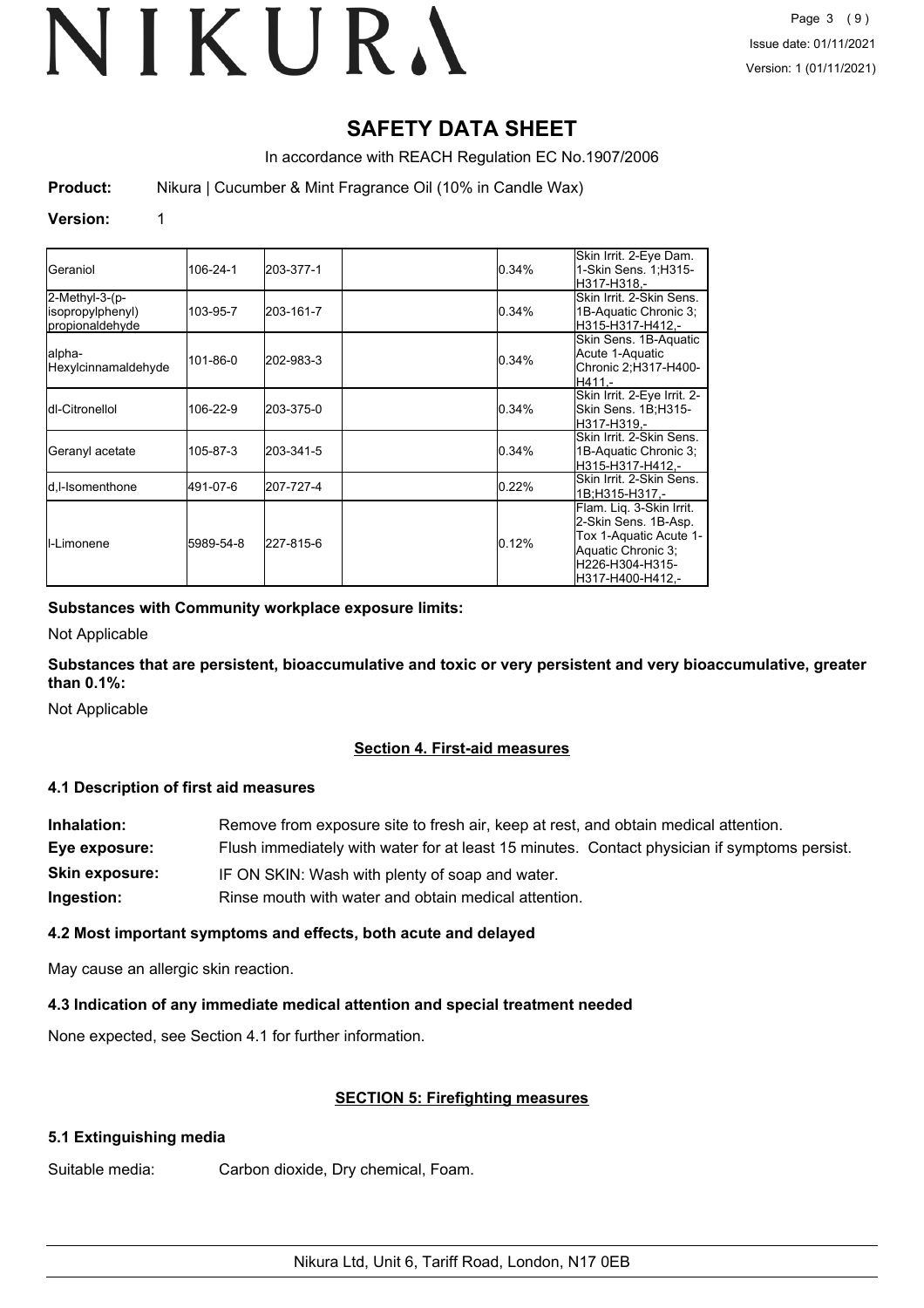# VIKURA

# **SAFETY DATA SHEET**

In accordance with REACH Regulation EC No.1907/2006

**Product:** Nikura | Cucumber & Mint Fragrance Oil (10% in Candle Wax)

**Version:** 1

### **5.2 Special hazards arising from the substance or mixture**

In case of fire, may be liberated: Carbon monoxide, Unidentified organic compounds.

### **5.3 Advice for fire fighters:**

In case of insufficient ventilation, wear suitable respiratory equipment.

#### **Section 6. Accidental release measures**

#### **6.1 Personal precautions, protective equipment and emergency procedures:**

Avoid inhalation. Avoid contact with skin and eyes. See protective measures under Section 7 and 8.

#### **6.2 Environmental precautions:**

Keep away from drains, surface and ground water, and soil.

#### **6.3 Methods and material for containment and cleaning up:**

Remove ignition sources. Provide adequate ventilation. Avoid excessive inhalation of vapours. Contain spillage immediately by use of sand or inert powder. Dispose of according to local regulations.

#### **6.4 Reference to other sections:**

Also refer to sections 8 and 13.

## **Section 7. Handling and storage**

#### **7.1 Precautions for safe handling:**

Keep away from heat, sparks, open flames and hot surfaces. - No smoking. Use personal protective equipment as required. Use in accordance with good manufacturing and industrial hygiene practices. Use in areas with adequate ventilation Do not eat, drink or smoke when using this product.

#### **7.2 Conditions for safe storage, including any incompatibilities:**

Store in a well-ventilated place. Keep container tightly closed. Keep cool. Ground/bond container and receiving equipment. Use explosion-proof electrical, ventilating and lighting equipment. Use only non-sparking tools. Take precautionary measures against static discharge.

#### **7.3 Specific end use(s):**

Candles/Wax Melts: Use in accordance with good manufacturing and industrial hygiene practices.

#### **Section 8. Exposure controls/personal protection**

#### **8.1 Control parameters**

Workplace exposure limits: Not Applicable

Nikura Ltd, Unit 6, Tariff Road, London, N17 0EB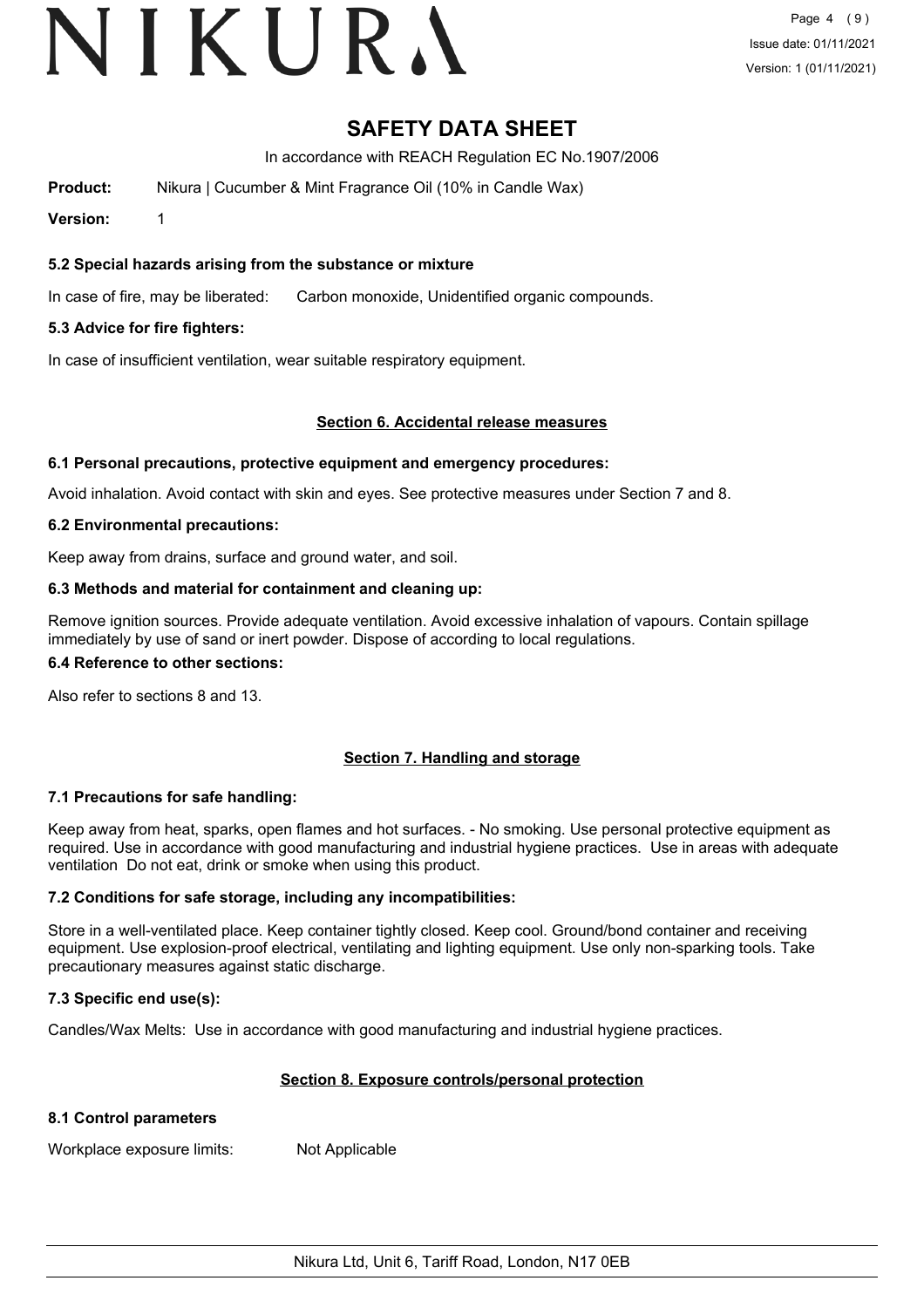# VIKURA

# **SAFETY DATA SHEET**

In accordance with REACH Regulation EC No.1907/2006

**Product:** Nikura | Cucumber & Mint Fragrance Oil (10% in Candle Wax)

**Version:** 1

#### **8.2 Exposure Controls**

#### **Eye / Skin Protection**

Wear protective gloves/eye protection/face protection

#### **Respiratory Protection**

Under normal conditions of use and where adequate ventilation is available to prevent build up of excessive vapour, this material should not require special engineering controls. However, in conditions of high or prolonged use, or high temperature or other conditions which increase exposure, the following engineering controls can be used to minimise exposure to personnel: a) Increase ventilation of the area with local exhaust ventilation. b) Personnel can use an approved, appropriately fitted respirator with organic vapour cartridge or canisters and particulate filters. c) Use closed systems for transferring and processing this material.

Also refer to Sections 2 and 7.

#### **Section 9. Physical and chemical properties**

#### **9.1 Information on basic physical and chemical properties**

| Appearance:                                   | Not determined                               |
|-----------------------------------------------|----------------------------------------------|
| Odour:                                        | Not determined                               |
| <b>Odour threshold:</b>                       | Not determined                               |
| pH:                                           | Not determined                               |
| Melting point / freezing point:               | Not determined                               |
| Initial boiling point / range:                | Not determined                               |
| Flash point:                                  | > 200 °C                                     |
| <b>Evaporation rate:</b>                      | Not determined                               |
| Flammability (solid, gas):                    | Not determined                               |
| Upper/lower flammability or explosive limits: | Product does not present an explosion hazard |
| Vapour pressure:                              | Not determined                               |
| Vapour density:                               | Not determined                               |
| <b>Relative density:</b>                      | Not determined                               |
| Solubility(ies):                              | Not determined                               |
| Partition coefficient: n-octanol/water:       | Not determined                               |
| Auto-ignition temperature:                    | Not determined                               |
| <b>Decomposition temperature:</b>             | Not determined                               |
| <b>Viscosity:</b>                             | Not determined                               |
| <b>Explosive properties:</b>                  | Not expected                                 |
| <b>Oxidising properties:</b>                  | Not expected                                 |
| 9.2 Other information:                        | None available                               |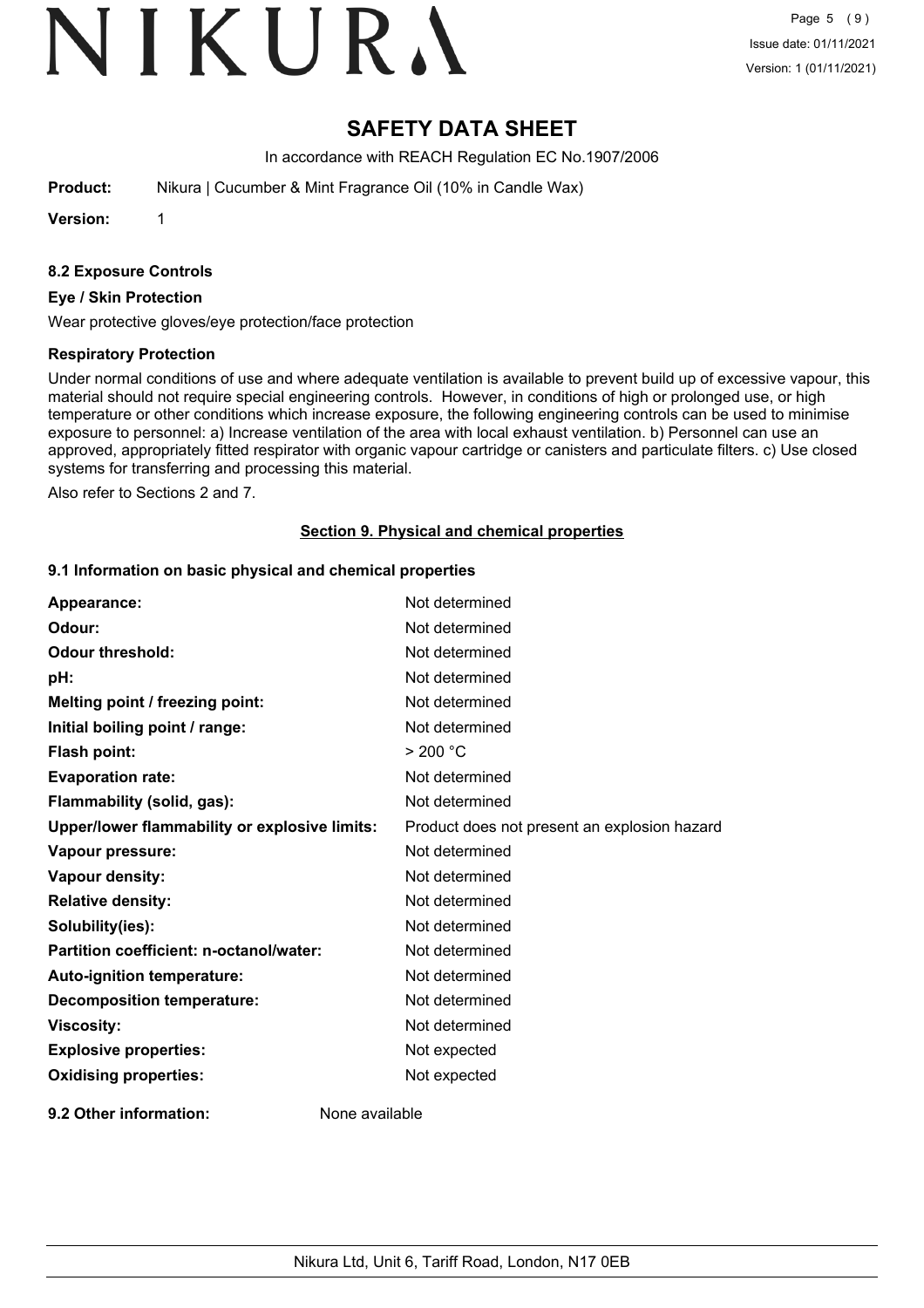# **SAFETY DATA SHEET**

In accordance with REACH Regulation EC No.1907/2006

**Product:** Nikura | Cucumber & Mint Fragrance Oil (10% in Candle Wax)

**Version:** 1

# **Section 10. Stability and reactivity**

#### **10.1 Reactivity:**

Presents no significant reactivity hazard, by itself or in contact with water.

### **10.2 Chemical stability:**

Good stability under normal storage conditions.

### **10.3 Possibility of hazardous reactions:**

Not expected under normal conditions of use.

**10.4 Conditions to avoid:** Avoid extreme heat.

**10.5 Incompatible materials:** Avoid contact with strong acids, alkalis or oxidising agents.

## **10.6 Hazardous decomposition products:**

Not expected.

## **Section 11. Toxicological information**

#### **11.1 Information on toxicological effects**

This mixture has not been tested as a whole for health effects. The health effects have been calculated using the methods outlined in Regulation (EC) No 1272/2008 (CLP).

| <b>Acute Toxicity:</b>                    | Based on available data the classification criteria are not met. |
|-------------------------------------------|------------------------------------------------------------------|
| <b>Acute Toxicity Oral</b>                | >5000                                                            |
| <b>Acute Toxicity Dermal</b>              | Not Applicable                                                   |
| <b>Acute Toxicity Inhalation</b>          | Not Available                                                    |
| <b>Skin corrosion/irritation:</b>         | Based on available data the classification criteria are not met. |
| Serious eye damage/irritation:            | Based on available data the classification criteria are not met. |
| <b>Respiratory or skin sensitisation:</b> | Sensitization - Skin Category 1                                  |
| Germ cell mutagenicity:                   | Based on available data the classification criteria are not met. |
| <b>Carcinogenicity:</b>                   | Based on available data the classification criteria are not met. |
| <b>Reproductive toxicity:</b>             | Based on available data the classification criteria are not met. |
| <b>STOT-single exposure:</b>              | Based on available data the classification criteria are not met. |
| <b>STOT-repeated exposure:</b>            | Based on available data the classification criteria are not met. |
| <b>Aspiration hazard:</b>                 | Based on available data the classification criteria are not met. |

#### **Information about hazardous ingredients in the mixture**

Not Applicable

Refer to Sections 2 and 3 for additional information.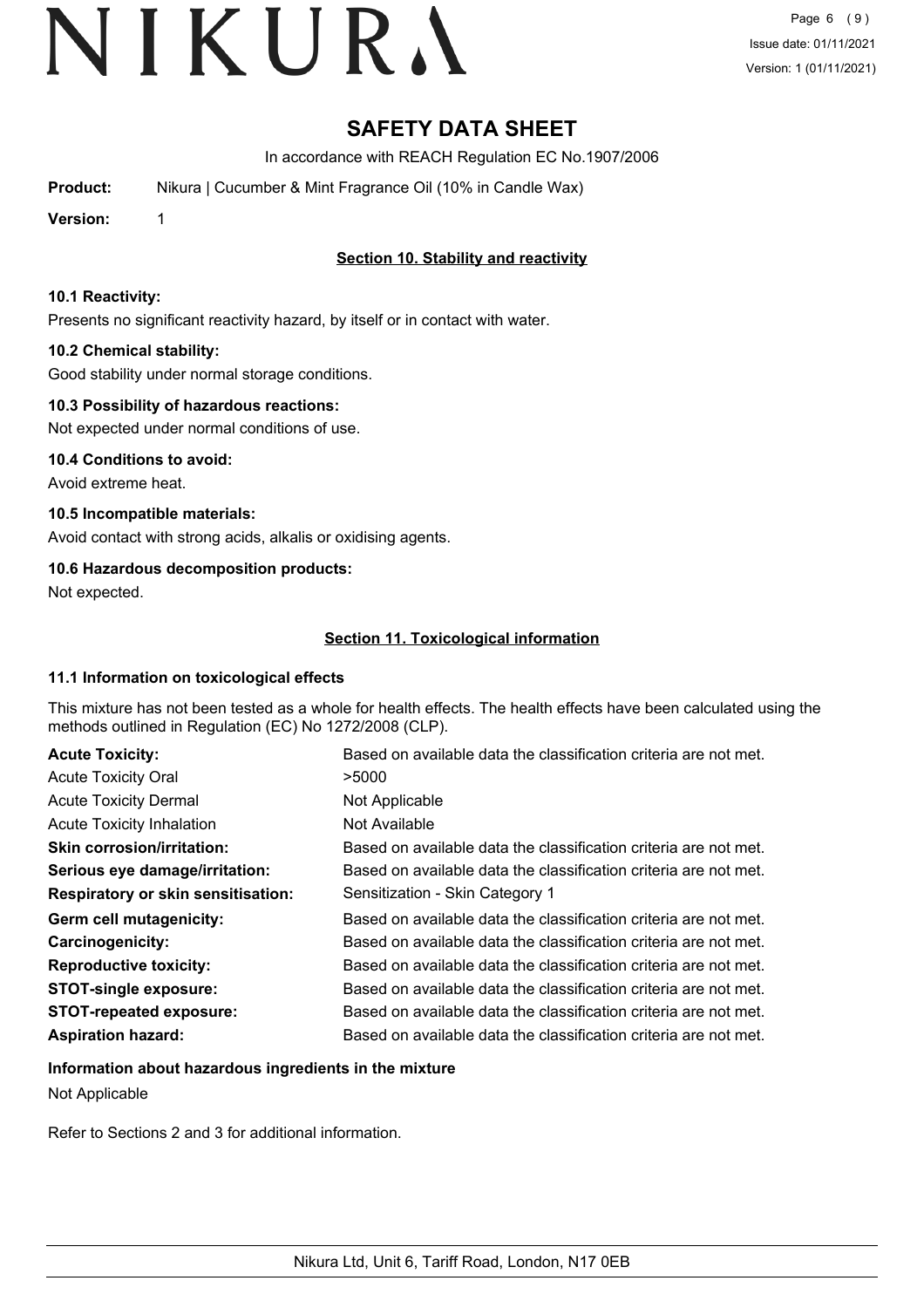# **SAFETY DATA SHEET**

In accordance with REACH Regulation EC No.1907/2006

| Nikura   Cucumber & Mint Fragrance Oil (10% in Candle Wax)<br><b>Product:</b> |  |
|-------------------------------------------------------------------------------|--|
|-------------------------------------------------------------------------------|--|

**Version:** 1

# **Section 12. Ecological information**

#### **12.1 Toxicity:**

| Harmful to aquatic life with long lasting effects. |  |
|----------------------------------------------------|--|
|----------------------------------------------------|--|

- **12.2 Persistence and degradability:** Not available
- **12.3 Bioaccumulative potential:** Not available
- **12.4 Mobility in soil:** Not available

## **12.5 Results of PBT and vPvB assessment:**

This substance does not meet the PBT/vPvB criteria of REACH, annex XIII.

**12.6 Other adverse effects:** Not available

### **Section 13. Disposal considerations**

#### **13.1 Waste treatment methods:**

Dispose of in accordance with local regulations. Avoid disposing into drainage systems and into the environment. Empty containers should be taken to an approved waste handling site for recycling or disposal.

#### **Section 14. Transport information**

| 14.1 UN number:                    | Not classified                                                                                                                                                                                                                                                                                                                                                                                                          |
|------------------------------------|-------------------------------------------------------------------------------------------------------------------------------------------------------------------------------------------------------------------------------------------------------------------------------------------------------------------------------------------------------------------------------------------------------------------------|
| 14.2 UN Proper Shipping Name:      | ۰                                                                                                                                                                                                                                                                                                                                                                                                                       |
| 14.3 Transport hazard class(es):   | Not classified                                                                                                                                                                                                                                                                                                                                                                                                          |
| <b>Sub Risk:</b>                   | Not classified                                                                                                                                                                                                                                                                                                                                                                                                          |
| 14.4. Packing Group:               | Not classified                                                                                                                                                                                                                                                                                                                                                                                                          |
| <b>14.5 Environmental hazards:</b> | Not environmentally hazardous for transport                                                                                                                                                                                                                                                                                                                                                                             |
| 14.6 Special precautions for user: | None additional                                                                                                                                                                                                                                                                                                                                                                                                         |
|                                    | $\mathbf{A} \mathbf{A} = \mathbf{A} \mathbf{A} \mathbf{A} \mathbf{A} \mathbf{A} \mathbf{A} \mathbf{A} \mathbf{A} \mathbf{A} \mathbf{A} \mathbf{A} \mathbf{A} \mathbf{A} \mathbf{A} \mathbf{A} \mathbf{A} \mathbf{A} \mathbf{A} \mathbf{A} \mathbf{A} \mathbf{A} \mathbf{A} \mathbf{A} \mathbf{A} \mathbf{A} \mathbf{A} \mathbf{A} \mathbf{A} \mathbf{A} \mathbf{A} \mathbf{A} \mathbf{A} \mathbf{A} \mathbf{A} \mathbf$ |

#### **14.7 Transport in bulk according to Annex II of MARPOL73/78 and the IBC Code:**

Not classified

## **Section 15. Regulatory information**

## **15.1 Safety, health and environmental regulations/legislation specific for the substance or mixture** None additional

## **15.2 Chemical Safety Assessment**

A Chemical Safety Assessment has not been carried out for this product.

## **Section 16. Other information**

| <b>Concentration % Limits:</b>  | EH C3=72.75% SS 1=29.10% |
|---------------------------------|--------------------------|
| <b>Total Fractional Values:</b> | EH C3=1.37 SS 1=3.44     |
| Key to revisions:               |                          |
| Not applicable                  |                          |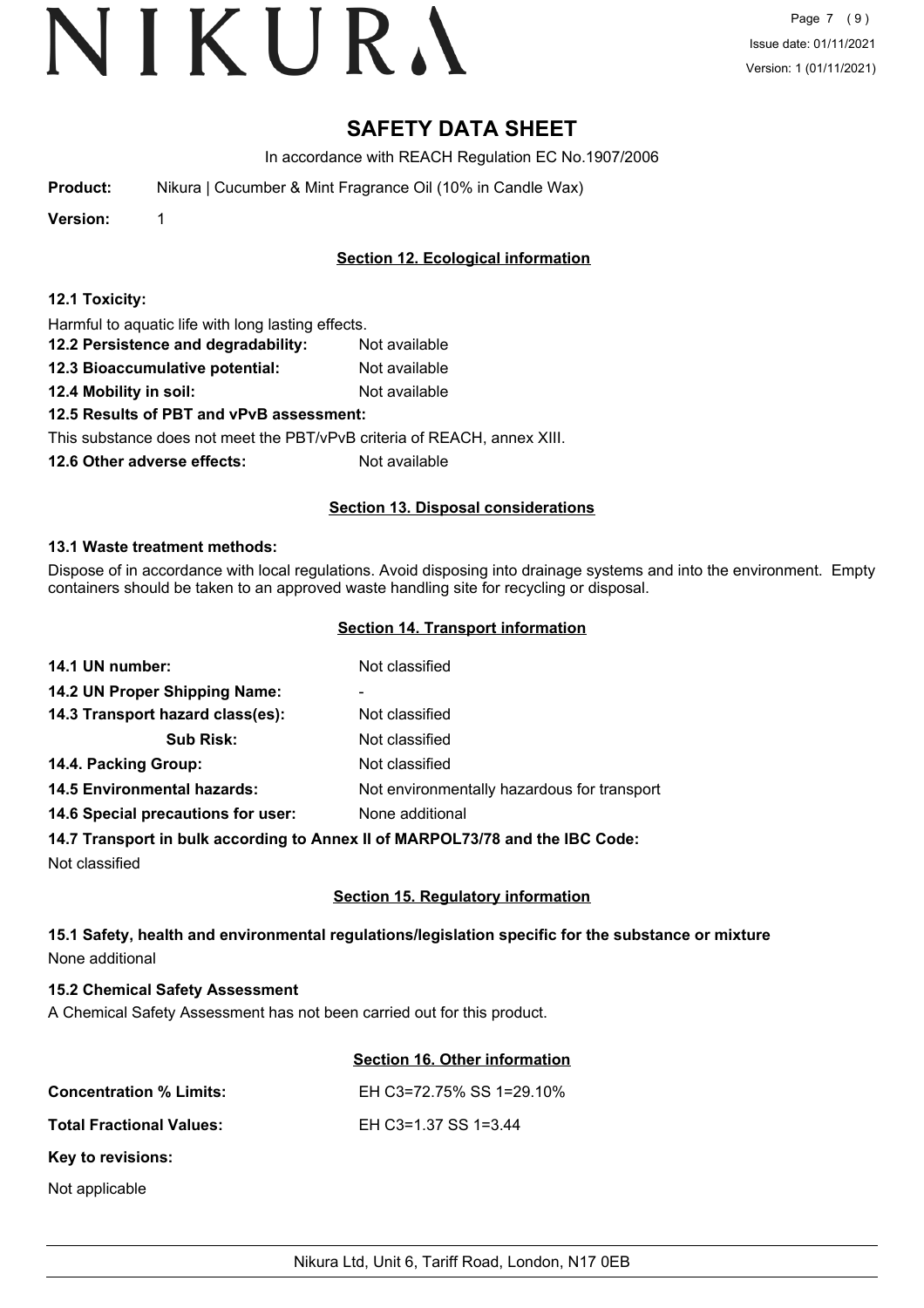# **SAFETY DATA SHEET**

In accordance with REACH Regulation EC No.1907/2006

**Product:** Nikura | Cucumber & Mint Fragrance Oil (10% in Candle Wax)

**Version:** 1

### **Key to abbreviations:**

| Abbreviation      | <b>Meaning</b>                                                                                                                      |
|-------------------|-------------------------------------------------------------------------------------------------------------------------------------|
| Acute Tox. 4      | Acute Toxicity - Oral Category 4                                                                                                    |
| Aquatic Acute 1   | Hazardous to the Aquatic Environment - Acute Hazard Category 1                                                                      |
| Aquatic Chronic 1 | Hazardous to the Aquatic Environment - Long-term Hazard Category 1                                                                  |
| Aquatic Chronic 2 | Hazardous to the Aquatic Environment - Long-term Hazard Category 2                                                                  |
| Aquatic Chronic 3 | Hazardous to the Aquatic Environment - Long-term Hazard Category 3                                                                  |
| Asp. Tox 1        | <b>Aspiration Hazard Category 1</b>                                                                                                 |
| Eye Dam. 1        | Eye Damage / Irritation Category 1                                                                                                  |
| Eye Irrit. 2      | Eye Damage / Irritation Category 2                                                                                                  |
| Flam. Liq. 3      | Flammable Liquid, Hazard Category 3                                                                                                 |
| H <sub>226</sub>  | Flammable liquid and vapour.                                                                                                        |
| H302              | Harmful if swallowed.                                                                                                               |
| H304              | May be fatal if swallowed and enters airways.                                                                                       |
| H315              | Causes skin irritation.                                                                                                             |
| H317              | May cause an allergic skin reaction.                                                                                                |
| H318              | Causes serious eye damage.                                                                                                          |
| H319              | Causes serious eye irritation.                                                                                                      |
| H361              | Suspected of damaging fertility or the unborn child (exposure route).                                                               |
| H400              | Very toxic to aquatic life.                                                                                                         |
| H410              | Very toxic to aquatic life with long lasting effects.                                                                               |
| H411              | Toxic to aquatic life with long lasting effects.                                                                                    |
| H412              | Harmful to aquatic life with long lasting effects.                                                                                  |
| P202              | Do not handle until all safety precautions have been read and understood.                                                           |
| P210              | Keep away from heat, sparks, open flames and hot surfaces. - No smoking.                                                            |
| P233              | Keep container tightly closed.                                                                                                      |
| P240              | Ground/bond container and receiving equipment.                                                                                      |
| P241              | Use explosion-proof electrical, ventilating and lighting equipment.                                                                 |
| P242              | Use only non-sparking tools.                                                                                                        |
| P243              | Take precautionary measures against static discharge.                                                                               |
| P <sub>261</sub>  | Avoid breathing vapour or dust.                                                                                                     |
| P <sub>264</sub>  | Wash hands and other contacted skin thoroughly after handling.                                                                      |
| P270              | Do not eat, drink or smoke when using this product.                                                                                 |
| P272              | Contaminated work clothing should not be allowed out of the workplace.                                                              |
| P273              | Avoid release to the environment.                                                                                                   |
| P280              | Wear protective gloves/eye protection/face protection.                                                                              |
| P301/310          | IF SWALLOWED: Immediately call a POISON CENTER or doctor/physician.                                                                 |
| P301/312          | IF SWALLOWED: call a POISON CENTER or doctor/physician if you feel unwell.                                                          |
| P302/352          | IF ON SKIN: Wash with plenty of soap and water.                                                                                     |
| P303/361/353      | IF ON SKIN (or hair): Remove/take off immediately all contaminated clothing. Rinse skin with water/shower.                          |
| P305/351/338      | IF IN EYES: Rinse cautiously with water for several minutes. Remove contact lenses, if present and easy to<br>do. Continue rinsing. |